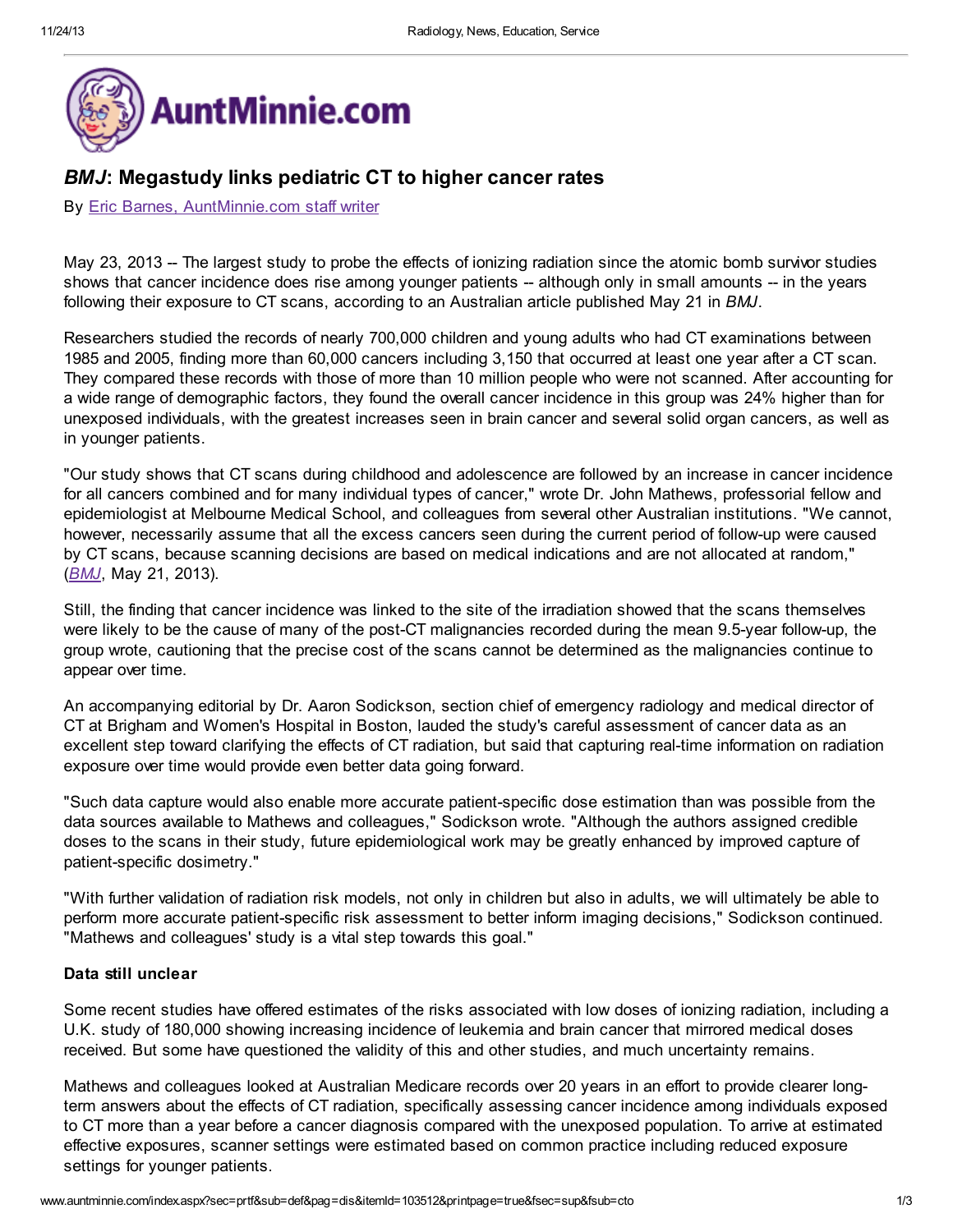The 10.9 million people identified from Australian Medicare records were all between the ages of 0 and 19 years in January 1985, or born between then and December 2005. From this group, the authors identified 680,211 individuals exposed to CT scans, linking the data through national medical records to 3,150 scanned patients who were diagnosed with cancer at least a year after CT through the end of 2007, with a mean follow-up of 9.5 years.

### Cancer incidence higher for scanned patients

The overall cancer incidence was 24% greater for exposed individuals compared with unexposed people, after accounting for age, sex, and year of birth, for an incidence rate ratio (IRR) of 1.24 (95% confidence interval 1.20 to 1.29; p < 0.001). Moreover, the IRR increased by 16% (0.13 to 0.19) with each additional CT scan (p < 0.001 for trend), the study team reported. The increased incidence did not disappear over time for the exposed patients, although it slowed.

"When the calculations were repeated based on lag periods of five and 10 years, cancer incidence remained higher in the exposed group than in the unexposed group, although the proportional increases were smaller compared with those based on the one-year lag period," they wrote. Thus, for the five-year lag period the IRR was 1.21 (1.16 to 1.26, p < 0.001) versus 1.18 (1.11 to 1.24, p < 0.001) for the 10-year lag period.

The IRR for exposed individuals versus the unexposed rose not only for all cancers combined but for solid cancers, lymphoid, and blood-based cancers looked at separately.

Brain cancer showed the highest increase in IRR, with other significant increases in cancers of the digestive organs, melanoma, soft tissue, female genital organs, urinary tract, thyroid, and ill-defined or unspecified sites, as well as Hodgkin's lymphoma, other lymphoid cancers, leukemias, and myelodysplasias.

### Brain cancer shows sharpest increase

Almost three-fifths of the scans were of the brain, so the authors performed a new analysis excluding these. The IRR for brain cancers after the patient was scanned in another anatomic site remained elevated (IRR 1.51) as did IRRs for all solid cancers (IRR 1.19) and all cancers (IRR 1.20).

On the other hand, the authors found a highly significant reduction in IRR for all solid cancers except brain cancer after a CT scan as the age of exposure increased ( $p = 0.01$  for trend). However, there was no significant trend in the absolute excess incidence rate (EIR) with increasing age at exposure. For brain cancer as well as for all cancers combined, IRRs were highest for CT exposures in children younger than 5 years, and the risk fell with increasing age at the first CT exposure ( $p = 0.001$  for brain cancer,  $p < 0.001$  for trend for all cancers). In fact for all cancers, IRR decreased with increasing age, though it remained higher than unexposed individuals for all cancers.

"Our study shows that CT scans during childhood and adolescence are followed by an increase in cancer incidence for all cancers combined and for many individual types of cancer," Mathews and colleagues wrote. "We cannot, however, necessarily assume that all the excess cancers seen during the current period of follow-up were caused by CT scans, because scanning decisions are based on medical indications and are not allocated at random."

As a result, reverse causation -- whereby symptoms of precancerous conditions are evaluated by CT -- cannot be ruled out, and this effect is most likely for brain cancers, where symptoms prompting a CT scan might appear years before cancer manifests.

## Controls don't account for differences

Several study observations do make it likely that CT scans cause most of the excess cancers. These include the finding that IRR increased with an increasing number of scans -- the finding that younger patients were hit with larger proportional increases in cancer incidence as seen in the Japanese bomb survivor data. In addition, the study showed a larger absolute EIR in female patients versus male patients exposed to CT, and that the site of the CT scans was correlated to the cancer site, with a large increase in EIR for leukemias and myelodysplasias following exposure of the red bone marrow after CT scans of the abdomen and pelvis.

"This observed increase in risk associated with the low radiation doses delivered by CT scans supports the most widely adopted linear-no-threshold dose-response model in which double the radiation dose is assumed to impart double the cancer risk," Sodickson wrote in his editorial. "The reported risks also roughly match the lifetime